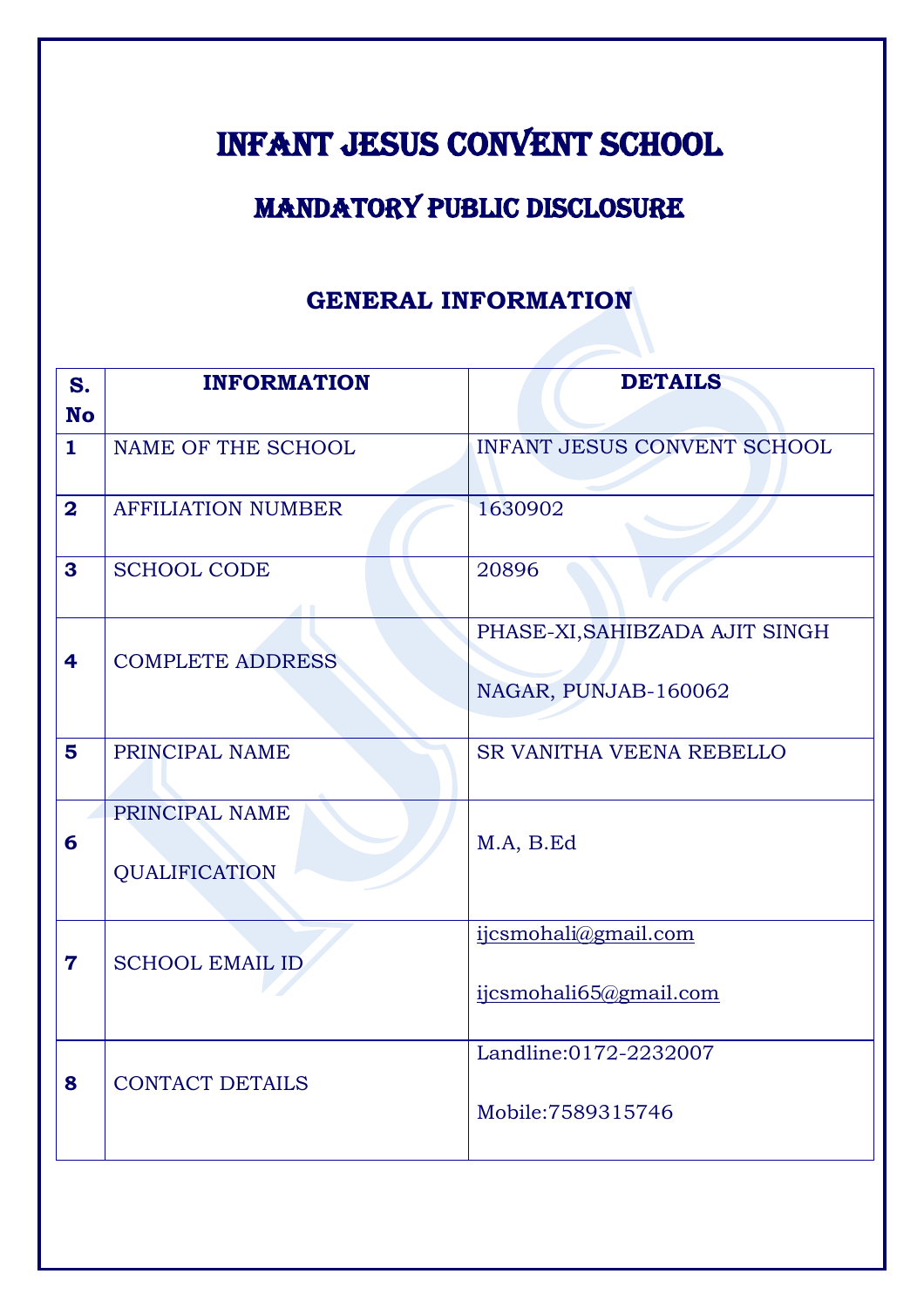### **DOCUMENTS AND INFORMATION**

| S.No                    | DOCUMENTS/<br><b>INFORMATION</b>                                                                                                                                    | LINKS OF UPLOADED DOCUMENTS ON<br>THE SCHOOL WEBSITE |
|-------------------------|---------------------------------------------------------------------------------------------------------------------------------------------------------------------|------------------------------------------------------|
| $\mathbf{1}$            | <b>COPIES OF</b><br>AFFILIATION/UPGRADAT<br>ION LETTER & RECENT<br><b>EXTENSION OF</b><br><b>AFFILIATION, IF ANY</b>                                                | http://ijcsmohali.in/school-certificates.php         |
| $\overline{\mathbf{2}}$ | <b>COPIES OF SOCIETIES/</b><br>TRUST / COMPANY<br>REGISTRATION/<br>RENEWAL CERTIFICATE,<br><b>AS APPLICABLE</b>                                                     | http://ijcsmohali.in/school-certificates.php         |
| 3                       | COPY OF NO OBJECTION<br><b>CERTIFICATE (NOC)</b><br>ISSUED, IF APPLICABLE,<br>BY THE STATE<br>GOVT./UT                                                              | http://ijcsmohali.in/school-certificates.php         |
| 4                       | <b>COPIES OF</b><br><b>RECOGNITION</b><br><b>CERTIFICATE UNDER</b><br>RTE ACT, 2009 AND ITS<br><b>RENEWAL IF</b><br><b>APPLICABLE</b>                               | http://ijcsmohali.in/school-certificates.php         |
| 5                       | <b>COPY OF VALID</b><br><b>BUILDING SAFETY</b><br><b>CERTIFICATE AS PER</b><br>THE NATIONAL<br><b>BUILDING CODE</b>                                                 | http://ijcsmohali.in/school-certificates.php         |
| 6                       | <b>COPY OF VALID FIRE</b><br><b>SAFETY CERTIFICATE</b><br><b>ISSUED BY THE</b><br><b>COMPETENT AUTHORITY</b>                                                        | http://ijcsmohali.in/school-certificates.php         |
| 7                       | COPY OF THE DEO<br><b>CERTIFICATE</b><br><b>SUBMITTED BY THE</b><br><b>SCHOOL FOR THE</b><br><b>AFFILIATION OR SELF</b><br><b>CERTIFICATION BY</b><br><b>SCHOOL</b> | http://ijcsmohali.in/school-certificates.php         |
| 8                       | <b>COPIES OF VALIED</b><br><b>WATER, HEALTH AND</b><br><b>SANITATION</b><br><b>CERTIFICATES</b>                                                                     | http://ijcsmohali.in/school-certificates.php         |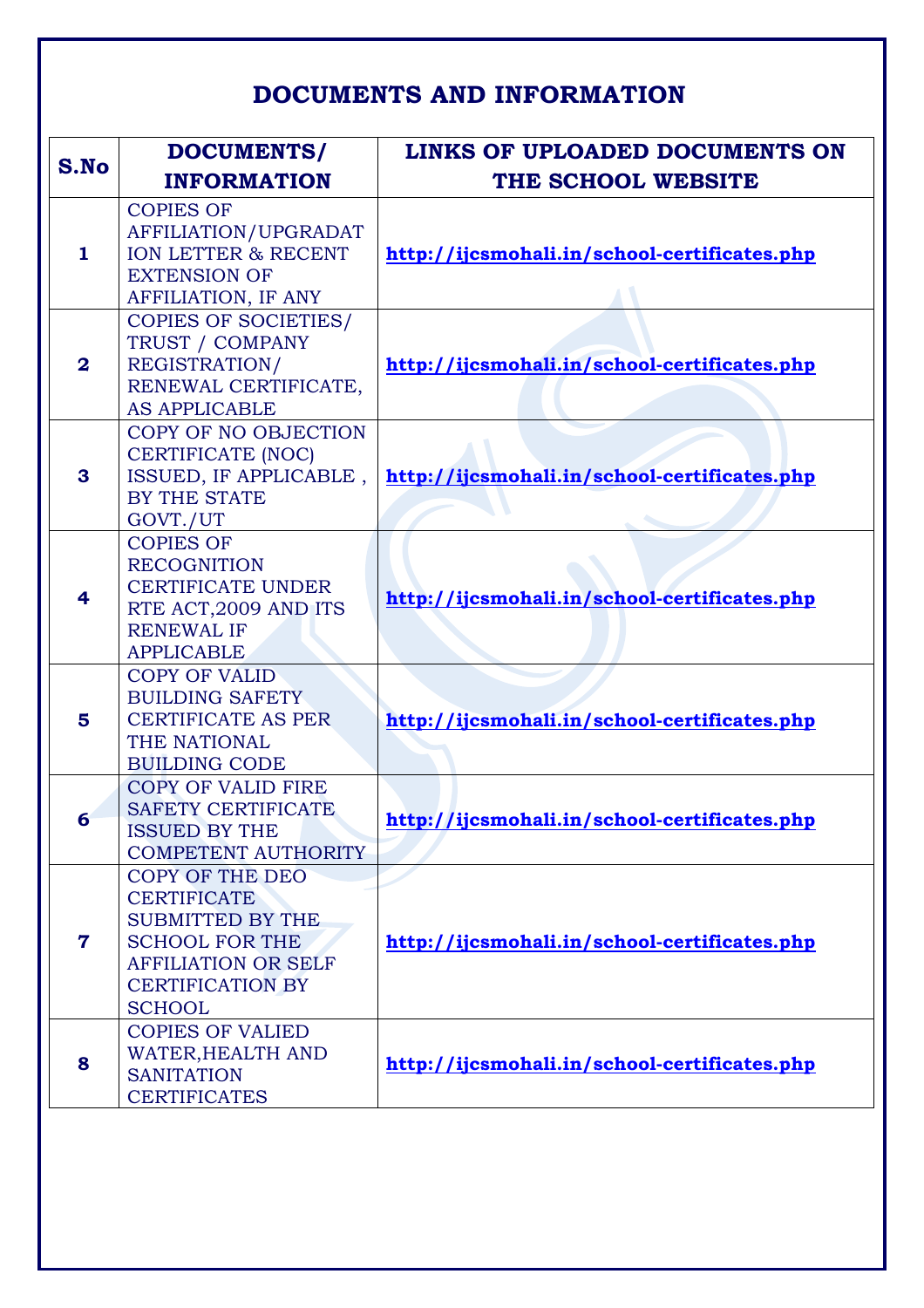### **RESULT AND ACADEMICS**

| S.<br>No       | DOCUMENTS/<br><b>INFORMATION</b>                     | <b>LINKS OF UPLOADED DOCUMENTS</b><br>ON THE SCHOOL WEBSITE |
|----------------|------------------------------------------------------|-------------------------------------------------------------|
| 1              | <b>FEE STRUCTURE</b>                                 | http://ijcsmohali.in/fee-structure.php                      |
| $\overline{2}$ | <b>ANNUAL ACADEMIC CALENDAR</b>                      | http://ijcsmohali.in/academic-planner.php                   |
| 3              | <b>SCHOOL MANAGEMENT</b><br><b>COMMITTEE(SMC)</b>    | http://ijcsmohali.in/smc.php                                |
| 4              | <b>PARENTS TEACHERS</b><br><b>ASSOCIATION(PTA)</b>   | http://ijcsmohali.in/pta.php                                |
| 5              | <b>LAST THREE YEAR RESULT OF</b><br>THE BOARD(AISSE) | http://ijcsmohali.in/academic-results.php                   |

# **STAFF (TEACHING)**

| S.<br><b>No</b> | <b>INFORMATION</b>            | <b>DETAILS</b>           |  |
|-----------------|-------------------------------|--------------------------|--|
|                 | <b>PRINCIPAL</b>              | SR VANITHA VEENA REBELLO |  |
|                 | TOTAL NO OF TEACHERS<br>66    |                          |  |
|                 | <b>PGT</b>                    | <b>NIL</b>               |  |
| $\mathbf 2$     | <b>TGT</b>                    | 32                       |  |
|                 | <b>PRT</b>                    | 34                       |  |
| 3               | <b>TEACHERS SECTION RATIO</b> | 1:5                      |  |
| 4               | DETAILS OF SPECIAL EDUCATOR   | <b>MR AMANDEEP SINGH</b> |  |
| 5               | DETAILS OF COUNSELLOR &       | <b>MS RUCHIKA THAKUR</b> |  |
|                 | <b>WELLNESS TEACHER</b>       |                          |  |

 $\blacktriangle$  1